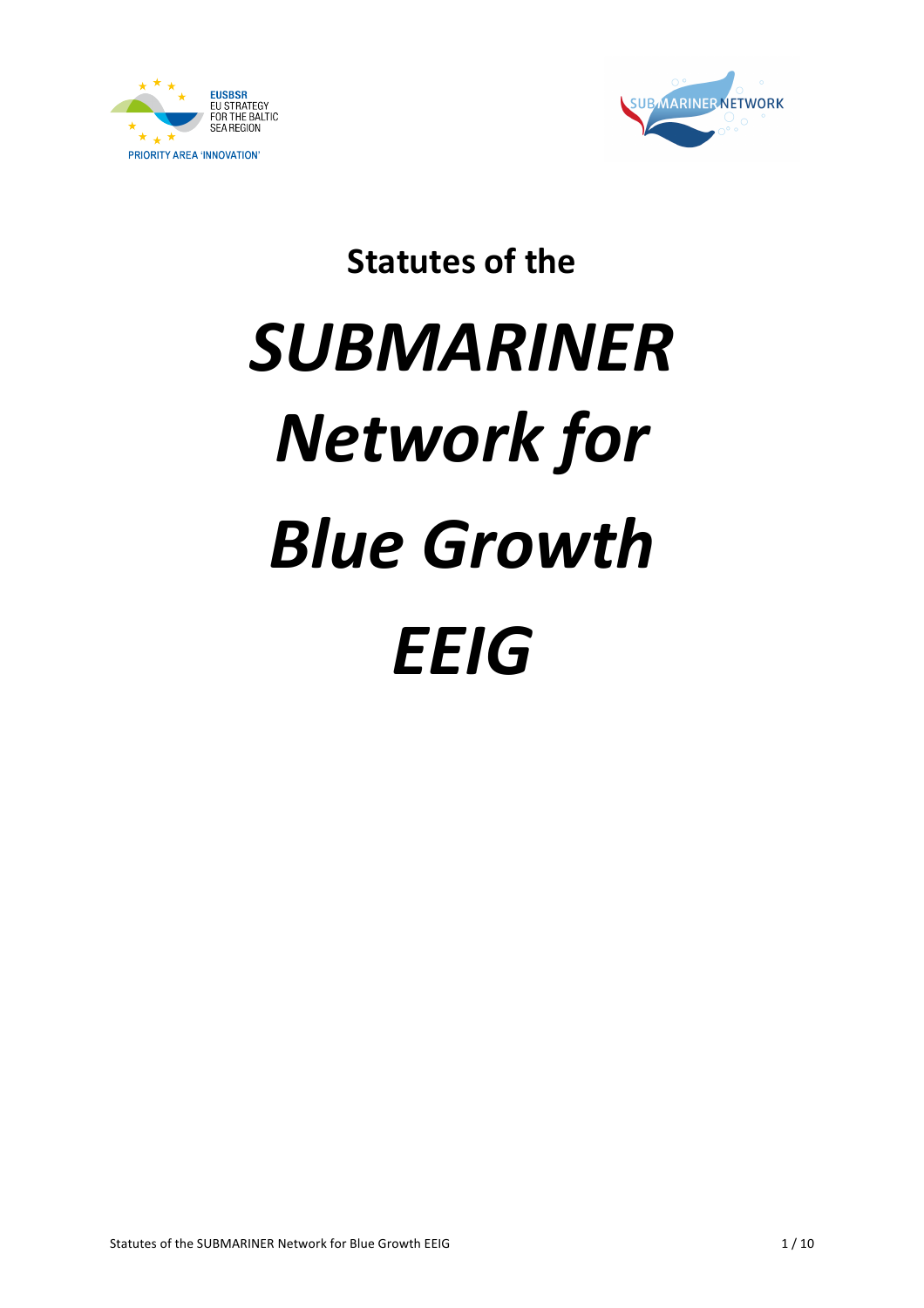



The members set up a European Economic Interest Grouping (EEIG) according to EC Regulation 2137/85.

## **§1 Name and Seat of the EEIG**

The name of the EEIG is "SUBMARINER Network for Blue Growth EEIG" with the seat in Berlin, Germany.

# **§ 2 Object**

2.1. The objective of the EEIG is to create a permanent SUBMARINER Network for Blue Growth with a coordinating institution covering the whole Baltic Sea Region, for a continuous implementation of the SUBMARINER Network Action Plan as laid out in the SUBMARINER Roadmap, after closure of the BSR Programme co-financed SUBMARINER project in December 2013. In the framework of the SUBMARINER Network, the various agents shall also in the future be assisted to cooperate with each other in suitable initiatives which may be (co-)financed through relevant national as well as transnational funding programmes.

The SUBMARINER Roadmap (published in Sept 2013) shall serve as a reference document for the initiatives to be supported and undertaken by the SUBMARINER Network for Blue Growth. It is, however, to be understood as a living document that can change as needs evolve.

2.2. The objectives are in particular to:

- create a series of interest groupings along the Strategic Action Fields defined in the SUBMARINER Roadmap to be coordinated by the respective nominated Network coordinators with the purpose of informing each other, identifying, initiating and jointly undertaking relevant measures on regional, national, transnational and – where appropriate – also European level;
- continuously identify, screen and analyse funding options via contacts with relevant funding and financing institutions in order to generate funding for relevant measures;
- continuously inform decision makers in the field of marine biotechnology, marine aquaculture and innovative marine technologies in the Baltic Sea Region in particular and in Europe in general about the creation of the SUBMARINER Network for Blue Growth as a flagship project of the EU Strategy for the Baltic Sea Region (EUSBSR) and its Network Action Plan;
- inform and promote available results of the SUBMARINER project as well as future activities within the SUBMARINER Network for Blue Growth to all relevant stakeholders of the EUSBSR, and continuously fine-tune related activities with the Network partners around the Baltic Sea;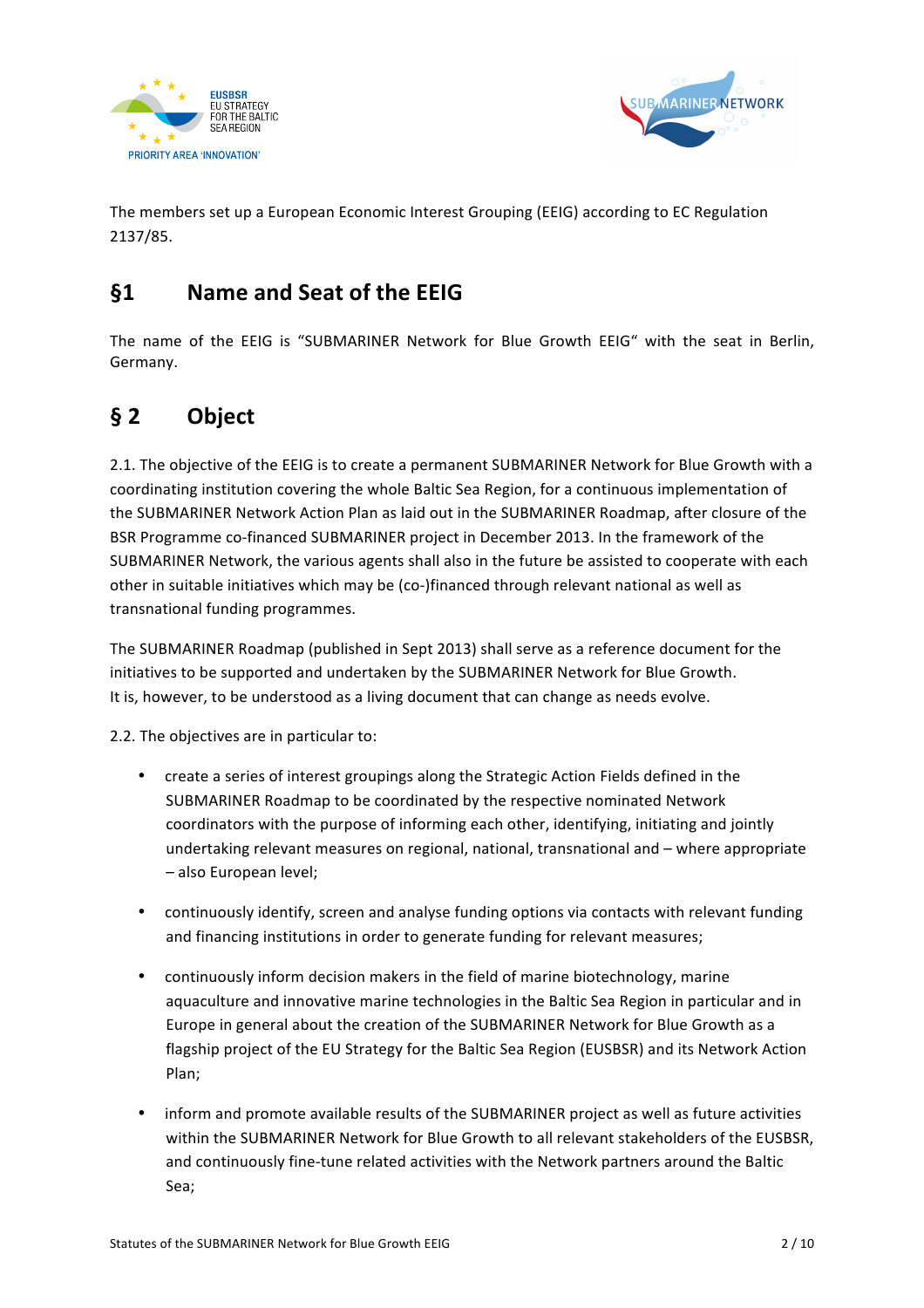



- continuously identify and attract new actors and stakeholders to join relevant SUBMARINER Network activities esp. within the various Strategic Action Fields and respective projects;
- Seek and strengthen cooperation with other networks and organisations in related fields (e.g. project partnerships of related projects, relevant regional (maritime) cluster organisations; transnational organisations in the BSR, EUSBSR coordinators) as well as European, international and other national public institutions, private and non-governmental organizations, associations, federations as well as local and regional public authorities.

2.3. Object of the EEIG is also the international exchange of information and experience; the organization or workshops, seminars, conferences and other events with internal or external objectives; the compilation, editing and publishing of publications of all kinds as well as advertisement for this and relevant distribution of all kind.

2.4. Object of the EEIG is also the European-wide cooperation of its members with regard to joint outsourcing, common purchases and procurement in such areas like common tasks in internal and external communication, marketing and sales, professional training, human resources management as well as consulting, advisory services, project development and management. In this context, the EEIG can charge any party on behalf of the members or thirds by own invoices in the name and for those concerned; the members or thirds can have their operating costs settled via the EEIG as well.

2.5. The EEIG may establish and maintain contractual relations with other enterprises and organizations. It can furthermore open non-independent project offices and / or information offices.

2.6. The EEIG may become a project partner, meaning it can be directly involved in application, administration and implementation of project activities. The members decide on the conditions of the EEIG's involvement in project partnerships.

2.7. The EEIG can also administrate and apply for intellectual property (copyrights, patents, brands, licences etc.) in its own name, for its members or for third parties. The members decide on the exploitation of all relevant acquired rights.

2.8. The EEIG is not oriented to commercial profits.

### **§ 3 Financial Year, Start of Activities, Term of Validity**

- 3.1. The financial year corresponds to the calendar year.
- 3.2. The activities of the EEIG will start on  $1<sup>st</sup>$  April 2014.
- 3.3. The EEIG has been formed sine die, with unlimited duration.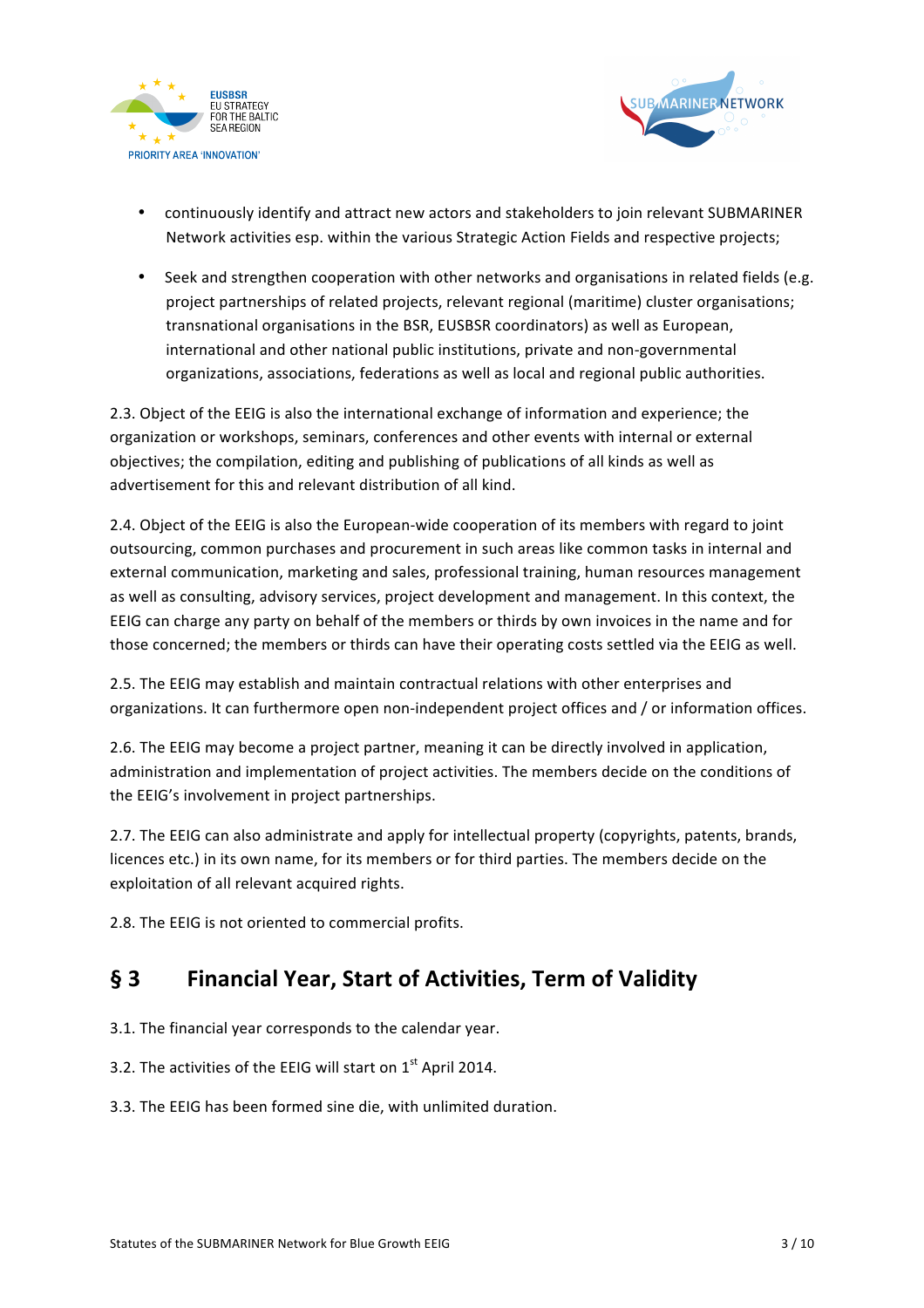



# **§ 4 Members**

4.1. Institutions, associations, public bodies, natural or legal persons from the European Economic Area Member States can become members of the EEIG, if they are dedicated to the objectives mentioned in the object of the EEIG. New members can be admitted only by unanimous vote of the existing members within the EEIG; the members however commit themselves to a generous, open policy in the sense of European cooperation. They will not abuse any right to veto new memberships. Members can be admitted on probation for a period to be defined which must, however, not exceed two years; in this phase they have all rights and duties as all other members. Details shall be ruled in a members' decision.

4.2. The founding members of the EEIG retain in all legally possible cases a right to veto against all decisions of the Members' Assembly. This will be valid in particular with all decisions, which imply financial consequences for the members and require an unanimous position of the founding members. 

# § 5 **Termination of Membership**

5.1. The members can terminate their membership in the EEIG with a six months' notice period before the end of the year by a declaration to the Managing Director, at the earliest for 31st December 2014.

A declaration about the termination of membership does not require to be formally accepted by the Members' Assembly. Membership finishes also with the death of natural persons and the dissolution of legal persons, if the succession or the legal succession is not determined and a succession of membership has not been approved unanimously by a Members' Assembly continuation decision.

5.2. In case of termination of membership for which reason whatsoever, membership fees, which are due or have been paid for the current year are not refunded.

5.3. Members can be expelled if they induce serious damages to the EEIG, or for important or confidence reasons. This requires, after an audition of the concerned member, a unanimous vote of the Members' Assembly, in which vote the concerned member cannot take part. Reasons for exclusion can be serious infractions of duties with negative consequences for the work of the grouping. Exclusion can be undertaken if a member e.g.

- has seriously violated the rules of these statutes, or
- has brought heavy damage for the reputation and the interests of the grouping, or
- has been sentenced finally for an offense in context with his activity for the EEIG, or
- has been repeatedly and in a substantial manner within the grouping the reason of disturbing peaceful cooperation, or
- comes in default with his membership dues or other obligations, despite reminders and without acceptable reasons.
- refuses sustainably to cooperate with the Board.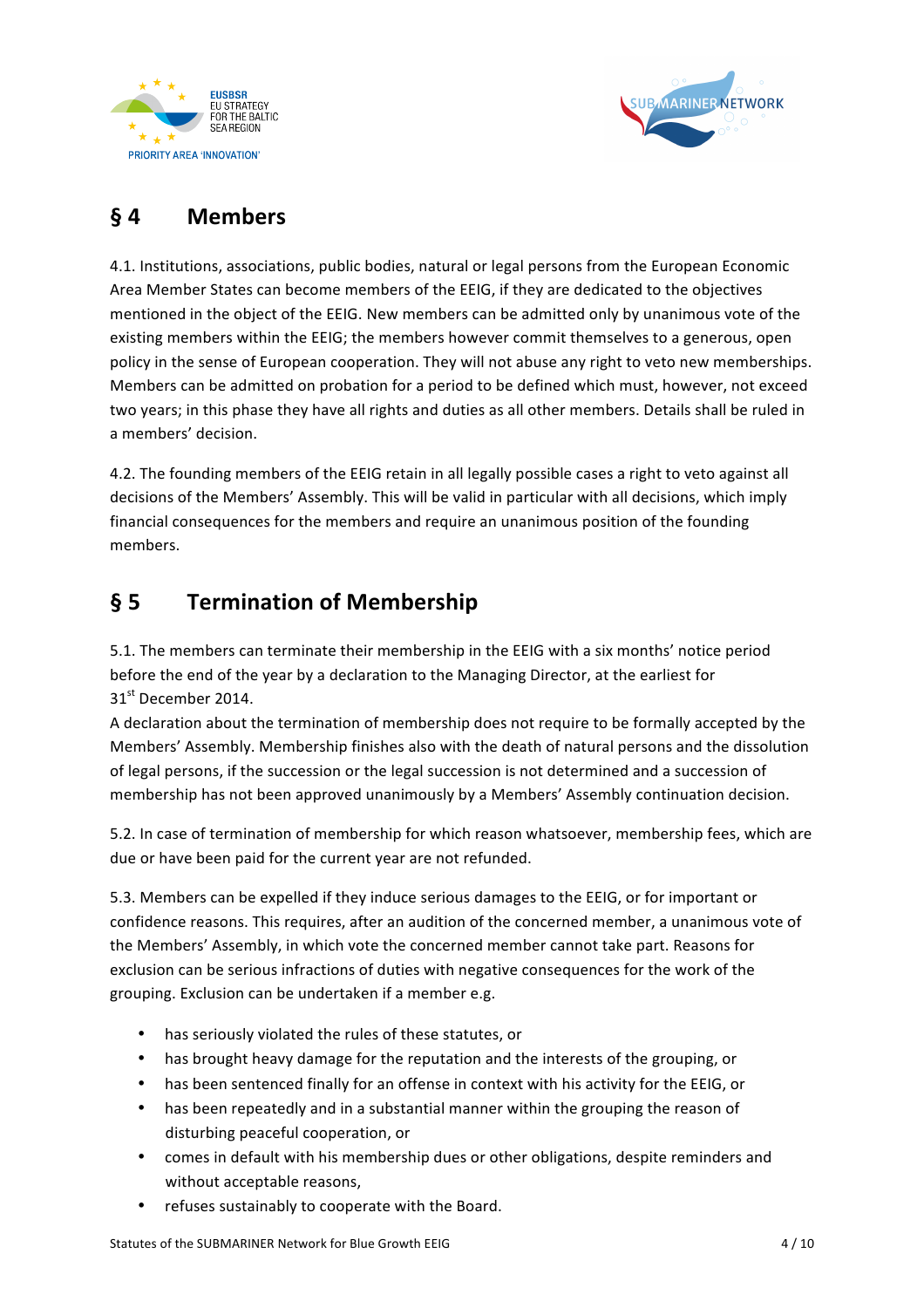



Members may also be suspended from membership in the EEIG for a defined time, if there are indications that this will be sufficient.

5.4. If a member is going to become insolvent, this question will be dealt with by a rapidly convoked Board meeting or a Members' Assembly. This does not mean as a consequence the end of membership, but the objective of possibly avoiding the insolvency.

5.5. In case of a termination of membership for what reason so ever there is no possible goodwill value for the member concerned, neither in the cases of a final division or liquidation. Exceptions of this rule must be decided unanimously by the members' assembly of the remaining members.

5.6 The membership can be transferred only with the agreement of all other members. Also in the case of a legal succession of a membership the Members' Assembly has to agree unanimously.

# **§ 6 Activities of Associated Members**

6.1. The EEIG can accept associated members who may be resident within the EU and the EFTA countries of the EEA as well as in third countries, upon an unanimous vote of its members. These associated members, however, do not have a vote in the Members' Assembly, if not decided otherwise in the framework of the laws or another agreement.

6.2. They are not responsible to third parties for the obligations of the EEIG.

6.3. Associated Members shall be integrated as far as possible according to the principle of nondiscrimination.

# § 7 Organic Structures and Other Bodies

7.1. The organic structure of the grouping consists of the Members' Assembly, the Executive Board and the Managing Director. The Executive Board will be proposed by the Members' Assembly and has to be approved unanimously by the members. The Board has to be elected every three (3) years.

7.2. The Members' Assembly can decide with simple majority on the establishment of other organic institutions within the EEIG (such as a supervisory board, advisory boards, scientific boards, project groups, working groups, interest groupings etc.) as well as their composition, competences, tasks etc.

# **§ 8 Financing and Membership Fees**

8.1. Members refrain from fixing any equity for the EEIG at the moment of foundation of the grouping, but can later decide this unanimously.

8.2. It is the general objective of the EEIG's management to avoid any deficit.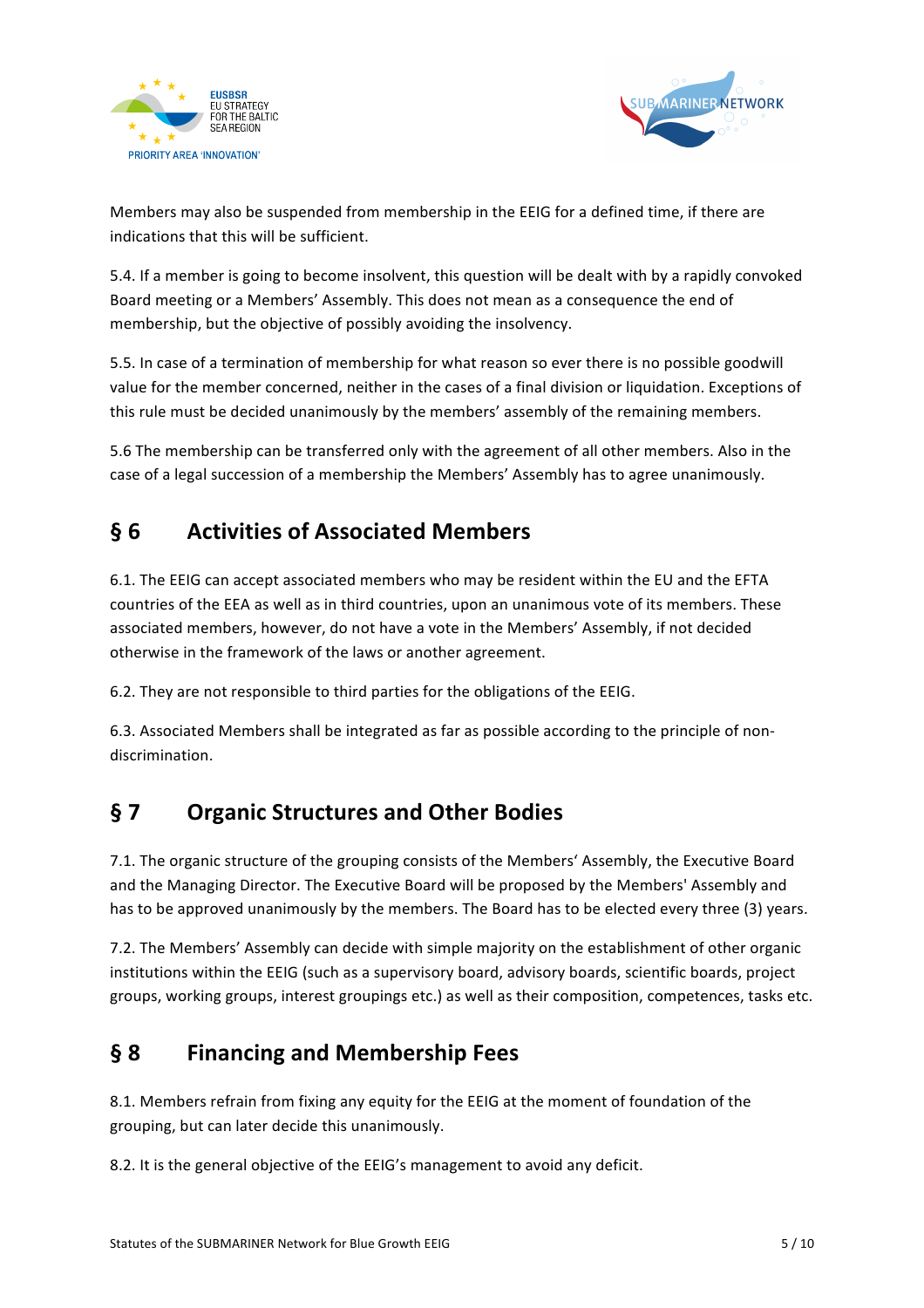



8.3. The Members' Assembly can determine a yearly membership fee as well as any other costcovering contributions. Later arriving new members can be asked to pay an entrance fee.

8.4. If the revenues to cover current costs of the EEIG are not sufficient the members are responsible for uncovered costs in its proportions due to a Members' Assembly decision.

8.5. In case of deficits or an under-coverage after art. 8.4 the Managing Director of the EEIG shall issue an early warning at the earliest possible date, also concerning a possible or expected undercoverage.

# § 9 Members' Assembly, Decision-Making of the Members

9.1. Decisions by the members are taken, as a rule, at a Members' Assembly. The Managing Director may induce also a decision in traditional writing, by a circular letter, by telephone, VoIP/Skype or by e-mail etc. The EEIG shall meet in a Members' Assembly at least once every year, leaving it to the decision of the Board to hold it physically or virtually.

9.2. The items pending for decision (agenda) shall be announced to the members at least two weeks prior to the date of decision; the date of the meeting and the agenda shall be announced one month before, too. The members can, however, waive unanimously formal and deadline requirements.

9.3. The Managing Director is bound to bring about a decision if a third of the members ask for that in writing giving the object of the requested decision. If the Managing Director does not follow such a demand within two months, these members can induce a decision by themselves.

9.4. Each member has one vote independent from its business volume or share in common projects, if not decided otherwise by an unanimous vote of the Members' Assembly.

9.5. The decisions are prepared by the Executive Board and will be submitted to the Members' Assembly for decision.

# **§ 10 Objects of Decisions**

10.1. The members decide by a majority on:

- a. the approval of the annual budget, and the approval of the annual financial accounts of the preceding year,
- b. the setting-up and further regulations of a possible administrative council or other institutions, in particular on its number of members, composition, tasks and activities,
- c. the possible election of financial auditors for the EEIG,
- d. the election of the Managing Director and approval of his activities,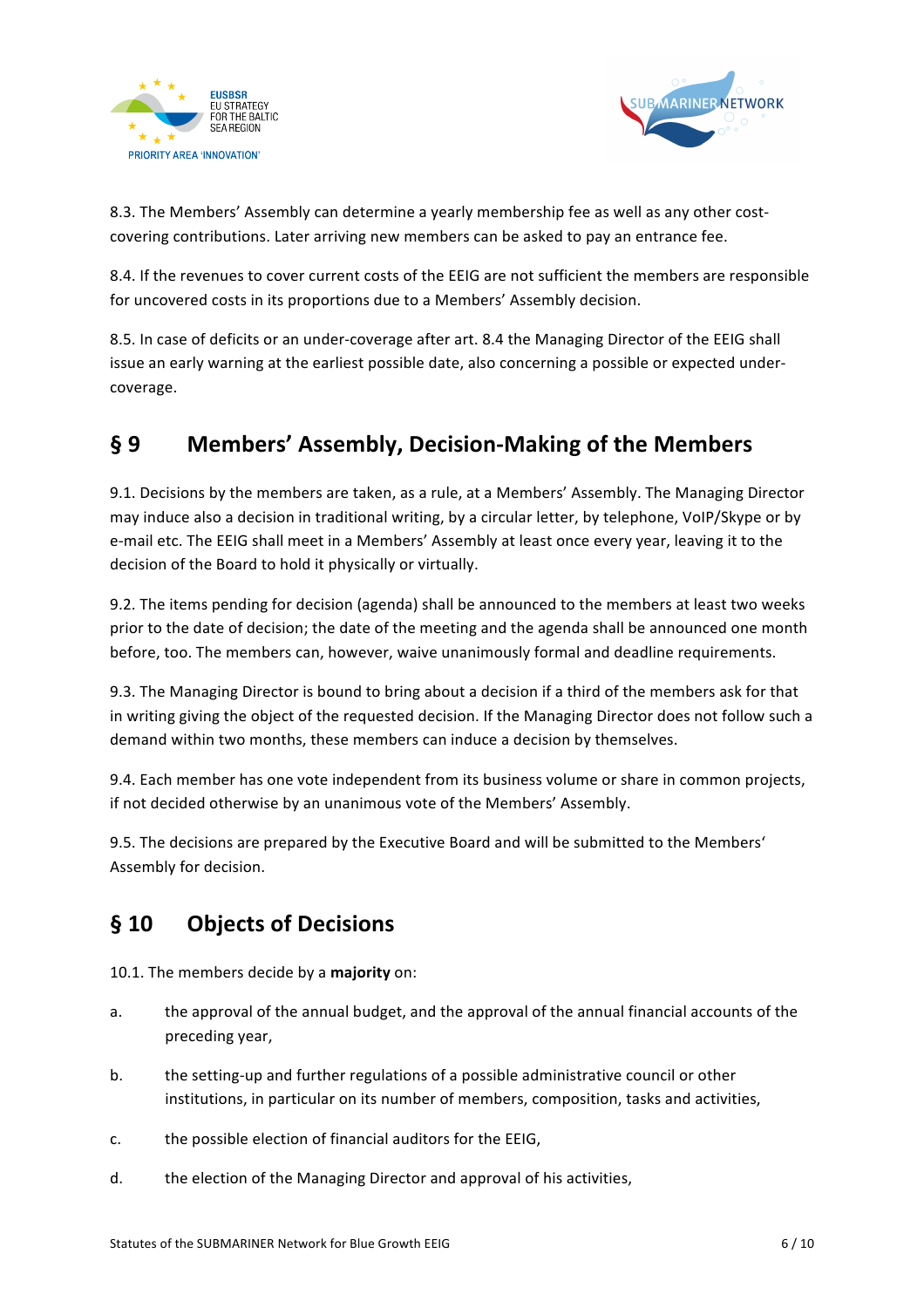



- e. the regulation of distribution of profits and losses, as far as this has not be decided unanimously,
- f. the alteration of the contract of formation, as far as this has not to be decided unanimously.

10.2. The following decisions can be taken **only unanimously**, i.e. by agreement of all members:

- a. the alteration of the EEIG's objectives,
- b. the alteration of the conditions for taking decisions,
- c. trans-border transfer of the registered office of the EEIG within the European Economic Area,
- d. admission of new members.
- e. admission of associated members and specification of the content of any possible association agreements,
- f. the exclusion of members.

10.3. So far as this agreement does not specify any other solution all other decisions of the members are taken with the majority of the votes of all members. Abstentions are not taken into account.

#### § 11 **Proceedings in the Members' Assembly**

11.1. The Members' Assembly shall be convened at the place of the registered office or another place determined by the Managing Director at least once every year. It should be held after dispatch of the draft of the annual accounts.

11.2. The Members' Assembly shall decide on the assessment of the annual accounts and in this context on the discharge of the Managing Director.

11.3. The Members' Assemblies are chaired by a member of the Executive Board or the Managing Director.

11.4. Members' Assemblies can vote also for another chairperson at the beginning or at any time of their meeting.

11.5. The Members' Assembly has a quorum if it represents 2/3 of all members' votes. In case of the absence of one of the members, the voting right can be transferred by a written power of attorney to another member.

11.6. The Managing Director provides minutes of the Members' Assemblies as well as on all decisions taken by the members during the Members' Assemblies. The minutes are subject to agreement of the Board. They shall be signed by the Managing Director and shall be transmitted immediately to the members.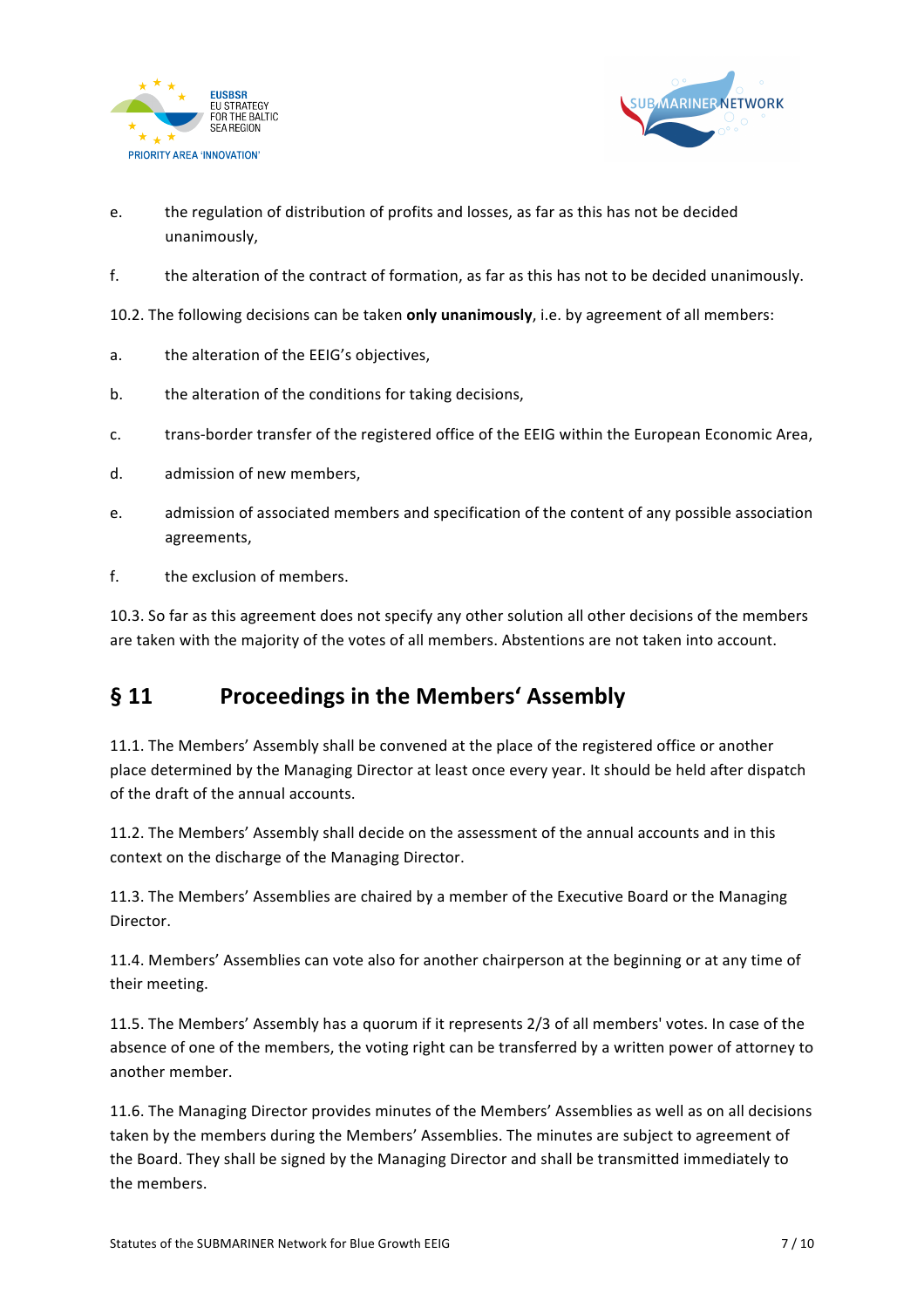



11.7. Members can vote indirectly in a Members' Assembly by expressing themselves in writing on the basis of the agenda and the motions – expression by e-mail is sufficient – which have to be deposited with the Managing Director(s). In the minutes, these votes have to be mentioned separately. 

# **§ 12 Managing Director and Executive Board**

12.1. The EEIG has one or several Managing Directors. They have in any case the power of sole legal representation.

12.2. The Managing Director will be proposed at the EEIG's constitution by the Members' Assembly, otherwise by the Board; this has to be confirmed by the Members' Assembly which has also to decide upon the number of Managing Directors.

12.3. The mandate of a Managing Director lasts three (3) years; it can be renewed.

12.4. The EEIG is governed by an Executive Board elected by the members at an annual Members' Assembly. The Executive Board shall consist of a President, the Managing Director, and up to seven further members. All posts are elected for three (3) years and are honorary except for the Managing Director. Changes in the number or the functions of the Executive Board members can be decided by the Members' Assembly.

12.5. The Executive Board is empowered to act at its own discretion in dealing with business of the EEIG between one Members' Assembly and the next.

# § 13 Dispensation from the prohibition of concluding contracts with oneself according to § 181 German Civil Code (BGB) as well as to other legal systems

If German civil law can be applied on their activities, the Managing Director and all other possible legal representatives are dispensed from the restrictions of § 181 BGB (German Civil Code) to conclude contracts with themselves, as well as all other members who are legal representatives of the EEIG and are concerned by a likewise regulation. The same applies for similar provisions of other legislations which are valid for the EEIG.

# § 14 Internal Restrictions to the Activities of the Managing **Director**

The Members' Assembly can determine limits of financial obligations committed by the Managing Director. If these limits are exceeded, a Members' Assembly decision has to be taken. Basically the Managing Director has to respect the budget.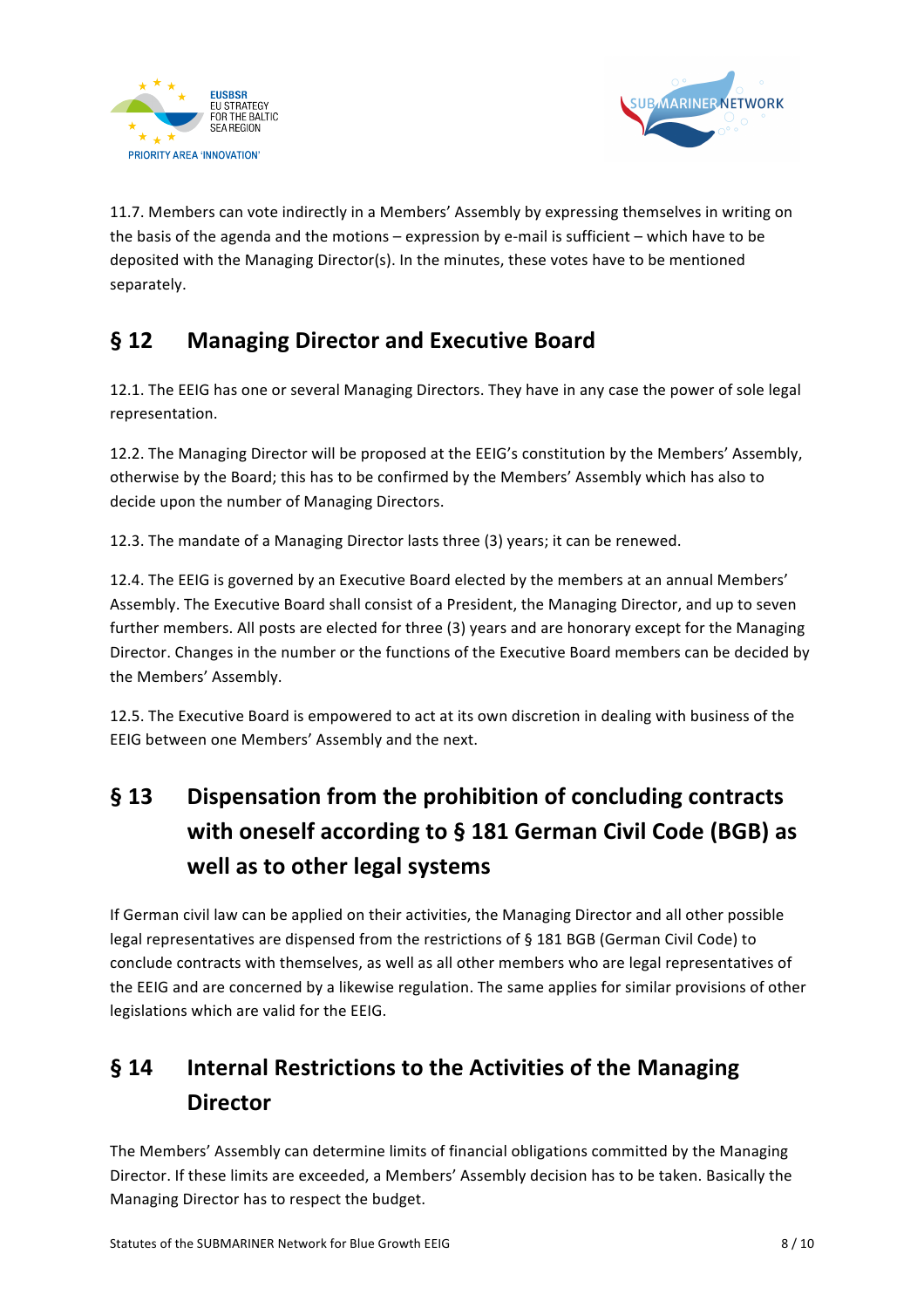



# **§ 15 Annual Balance Sheets**

15.1. The management is obligated to draw up the annual accounts within six months after the end of the financial year.

15.2. The members decide on the assessment of the annual accounts during a regular Members' Assembly.

## **§ 16 Allotment of Profits and Losses**

16.1. The profits and losses of the EEIG are distributed according to EC Regulation 2137/85, if not decided otherwise by the Members' Assembly.

16.2. The EEIG forms annual reserves for running business and ongoing or intended projects.

## § 17 Winding-up or Liquidation

17.1. A dissolution or liquidation of the EEIG is decided by the Member's Assembly with a three quarter majority.

17.2. A possible liquidation of the EEIG will be carried out by the Managing Director. If this should not be possible the liquidator will be appointed by a majority of the Members' Assembly.

17.3. Tangible assets, which have been let at the free disposal for use of the EEIG within the liability to pay a contribution shall be granted back to the respective members in case of a liquidation or dissolution.

#### **§ 18 Languages**

18.1. The official language of the grouping towards authorities of the country of registration will be the country's official EU language.

18.2. The official language of the grouping in all other internal declarations, minutes or other documents by members and possible other bodies, e.g. the Members' Assembly, shall be English. If another official EU language would be considered to be necessary, this can be decided at any time with a majority of the Members' Assembly.

18.3. In case of a difference between the English text of these Statutes on the one hand and the German sub-text or any other translation of the English or German text on the other hand, the German text shall be considered to be the relevant text.